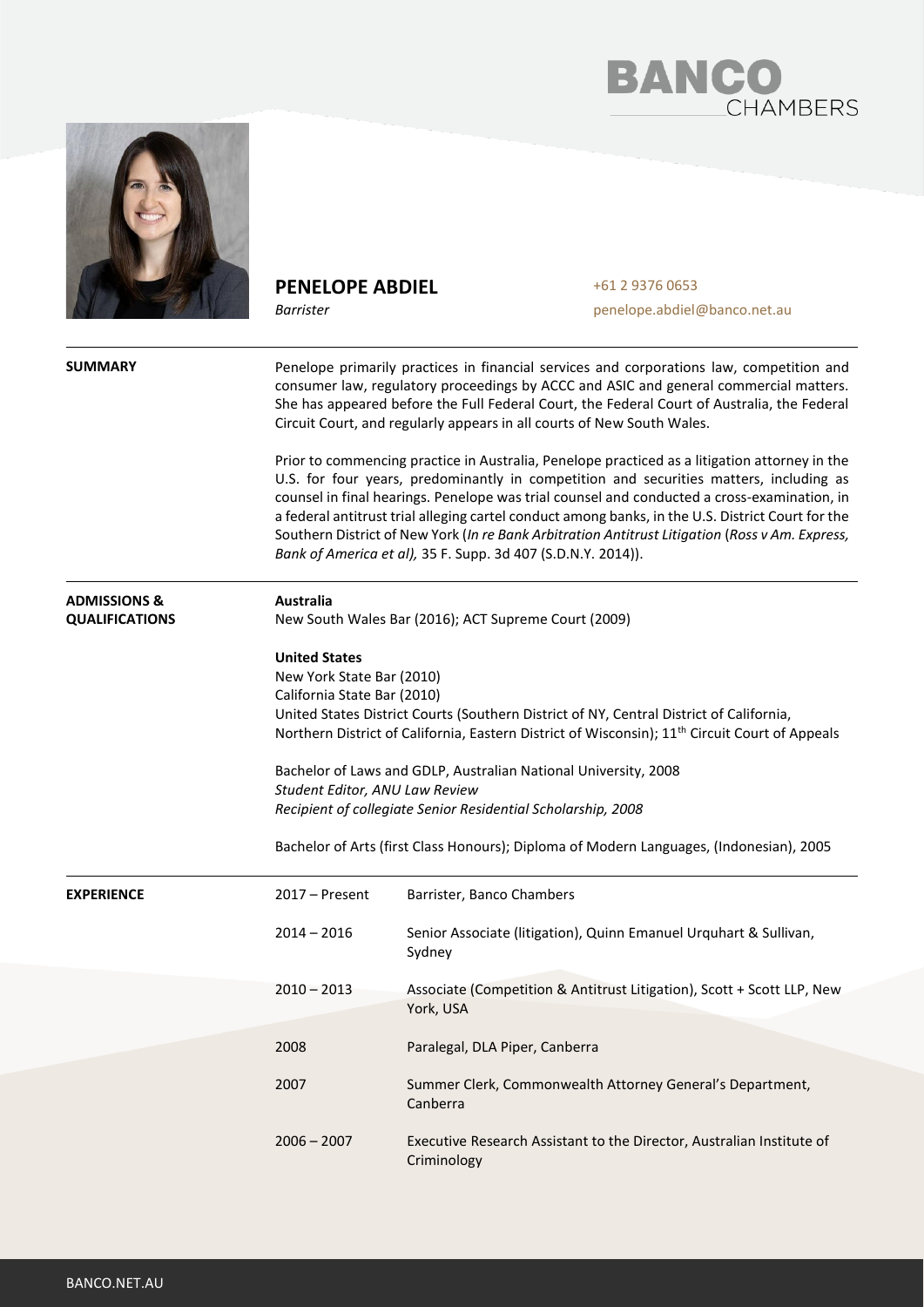

|                                                                                                             | 2005 - 2006                                                                                                                                    | Research Assistant to Prof. Brian Galligan, writing and editing the<br>Oxford Companion to Australian Politics (2007)                             |                                                              |  |  |
|-------------------------------------------------------------------------------------------------------------|------------------------------------------------------------------------------------------------------------------------------------------------|---------------------------------------------------------------------------------------------------------------------------------------------------|--------------------------------------------------------------|--|--|
| <b>PUBLICATIONS &amp; VOLUNTEER</b><br><b>WORK</b>                                                          | 'Section 1041A: Market manipulation and the sole and dominant purpose test, revisited',<br>NSW Bar Association Journal, Bar News, Spring 2018. |                                                                                                                                                   |                                                              |  |  |
|                                                                                                             |                                                                                                                                                | Penelope regularly represents asylum seeker applicants, pro bono, in their applications for<br>judicial review under the Migration Act 1958 (Cth) |                                                              |  |  |
|                                                                                                             |                                                                                                                                                | NOTABLE CASES (ONGOING AND CONCLUDED)                                                                                                             |                                                              |  |  |
| <b>Financial Services &amp; Corporations Act Matters</b>                                                    |                                                                                                                                                |                                                                                                                                                   |                                                              |  |  |
| ASIC v Select AFSL Pty Ltd & Ors, Federal Court of<br>Australia (ongoing)                                   |                                                                                                                                                | Civil penalty proceedings for<br>unconscionable / misleading and<br>deceptive conduct                                                             | Led by Naomi Sharp SC<br>and Gillian Walker                  |  |  |
| Financial Services Royal Commission (2018)                                                                  |                                                                                                                                                | For Westpac Bank and BT Financial<br>Group                                                                                                        | Led by John Sheahan SC,<br>Penelope Neskovcin QC             |  |  |
| Poidevin and Australian Securities and Investments<br>Commission [2018] AATA 124                            |                                                                                                                                                | Banning orders re section 1041A market<br>manipulation allegations - for applicant                                                                | Led by John Sheahan SC,<br>Geoffrey Kennett SC               |  |  |
| Google LLC v Weeks [2018] FCCA 3150                                                                         |                                                                                                                                                | Trademark dispute - for ASIC (for final<br>relief)                                                                                                | Unled                                                        |  |  |
| Shearwood (Trustee) re Allied Resources Partners Pty<br>Ltd [2017] FCA 1451                                 |                                                                                                                                                | Shareholder oppression and winding up<br>- for defendants                                                                                         | Led by Christopher<br>Withers                                |  |  |
| In the matter of CC Builders (Aust) Pty Ltd, NSW SC<br>No 2019/267954 (settled)                             |                                                                                                                                                | Winding up for insolvency $-$ for<br>applicant                                                                                                    | Unled                                                        |  |  |
| <b>Consumer Matters and Class Actions</b>                                                                   |                                                                                                                                                |                                                                                                                                                   |                                                              |  |  |
| ACCC v Retail Food Group Ltd & Ors, Federal Court of<br>Australia (ongoing)                                 |                                                                                                                                                | Civil penalty proceedings for<br>unconscionable / misleading and<br>deceptive conduct - for ACCC                                                  | Led by Kevin Andronos<br>SC                                  |  |  |
| Bilijana Capic v Ford Motor Company of Australia,<br><b>Federal Court of Australia</b>                      |                                                                                                                                                | Class action - for applicant                                                                                                                      | Led by Ian Pike SC, Fiona<br>Roughley                        |  |  |
| ACCC v Volkswagen Australia Group Pty Ltd & Ors,<br>Federal Court of Australia (ongoing)                    |                                                                                                                                                | Consumer - for ACCC                                                                                                                               | Led by Jeremy Kirk SC,<br>Naomi Sharp SC,<br>Radhika Withana |  |  |
| Ceramic Fuel Cells Limited (in liq.) v McGraw-Hill<br>Financial Inc Proceedings, Federal Court of Australia |                                                                                                                                                | Class $action - for applications$<br>(interlocutory only)                                                                                         | Led by Noel Hutley SC<br>and Christopher Withers             |  |  |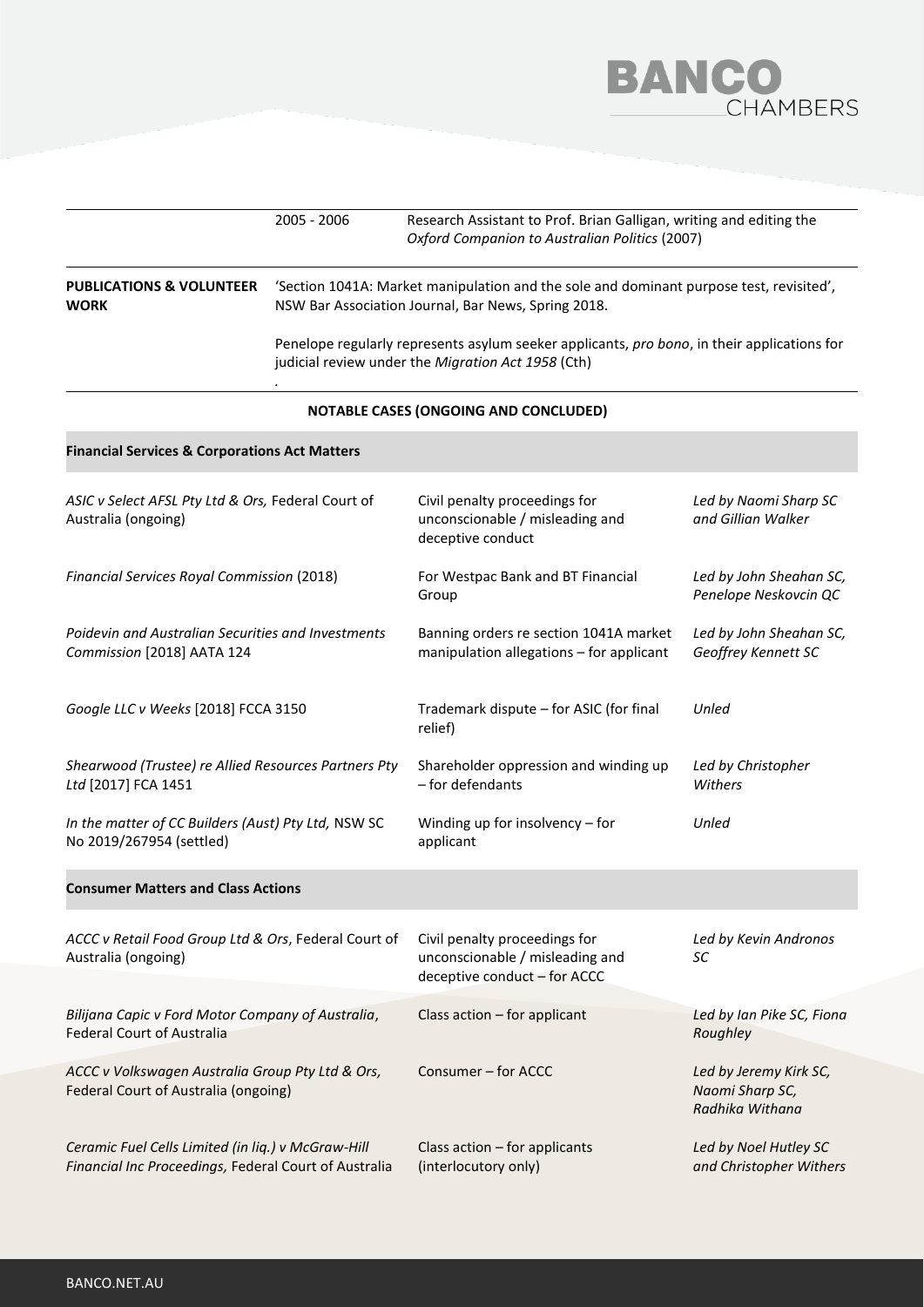

| Collier v Telstra & Anor, Federal Circuit Court of<br>Australia                                                                       | Vexatious litigant - defendant<br>(interlocutory only)                                | Unled                                                   |
|---------------------------------------------------------------------------------------------------------------------------------------|---------------------------------------------------------------------------------------|---------------------------------------------------------|
| Oztech Pty Limited v Public Trustee of Queensland,<br><b>Federal Court of Australia</b>                                               | Class action - for applicants<br>(interlocutory only)                                 | Led by Christopher<br>Withers                           |
| <b>General Commercial, Equity and Common Law Matters</b>                                                                              |                                                                                       |                                                         |
| HYLCJV and Celsus Pty Limited, ACICA Case 2018-119                                                                                    | Dispute over construction of new Royal<br>Adelaide Hospital - for the claimant        | Led by Elliot Hyde                                      |
| Destination Caravans Pty Ltd & Ors v Recreational<br>Vehicle Concepts Pty Ltd, Federal Court of Australia<br>(ongoing)                | Misleading and deceptive conduct - for<br>defendants                                  | Led by Jonathon<br>Redwood                              |
| Comlin Holdings Pty Ltd v Metlej Developments Pty<br>Ltd [2018] NSWSC 761                                                             | Partnership, contract, estoppel - for<br>defendants                                   | Led by Robert Newlinds<br>SC, Leo Gor                   |
| Patrick Wong and Anor v Willem Van Vlymen and<br>Others [2018] NSWSC 312                                                              | Hearing on the working out of orders -<br>for defendant                               | Led by Robert Newlinds<br><b>SC and Darrell Barnett</b> |
| Beroa Australia Pty Ltd v WR Carpenter No 1 Pty Ltd,<br>General Electric Capital Corporation, NSW Supreme<br>Court (ongoing)          | Unconscionable conduct; rectification -<br>for the defendants                         | Led by Tim Breakspear                                   |
| BrisConnections Finance Pty Limited & Ors v Arup<br>Pty Limited, Federal Court of Australia (settled mid-<br>hearing)                 | Misleading and deceptive conduct                                                      | Led by Noel Hutley SC,<br>Ian Pike SC and Amy<br>Munro  |
| Mindchamps Preschool (Worldwide) Pty Ltd v M&W<br>Zaki Pty Limited ATF the Zaki Group Trust (ongoing)                                 | Misleading & deceptive conduct - for<br>defendants                                    | Led by Anne Horvath;<br>(unled interlocutory<br>motion) |
| Ogar Denkha by his tutor Georgees Denkha v S.W.<br>Sydney Local Health District, District Court of NSW,<br>final hearing (successful) | Negligence - for the defendant                                                        | Led by Anne Horvath                                     |
| Banis v Banis, NSW Supreme Court (ongoing)                                                                                            | Breach of contract, constructive trust -<br>for the defendant                         | Unled                                                   |
| Burton v Prior (No 2) [2019] NSWSC 1431                                                                                               | Constructive trust-Costs-for the<br>defendant                                         | Unled                                                   |
| Kerry Albert Pty Ltd t/as Kerry Albert & Co v Fuller<br>(No 2) [2018] NSWDC 383 (successful)                                          | Contract, penalty, application to re-<br>open summary judgment - for the<br>defendant | Unled                                                   |
| Clearview Financial Advice Pty Ltd v Colin Linke,<br>Local Court of NSW - final hearing (successful)                                  | Breach of contract, debt - for the<br>defendant                                       | Unled                                                   |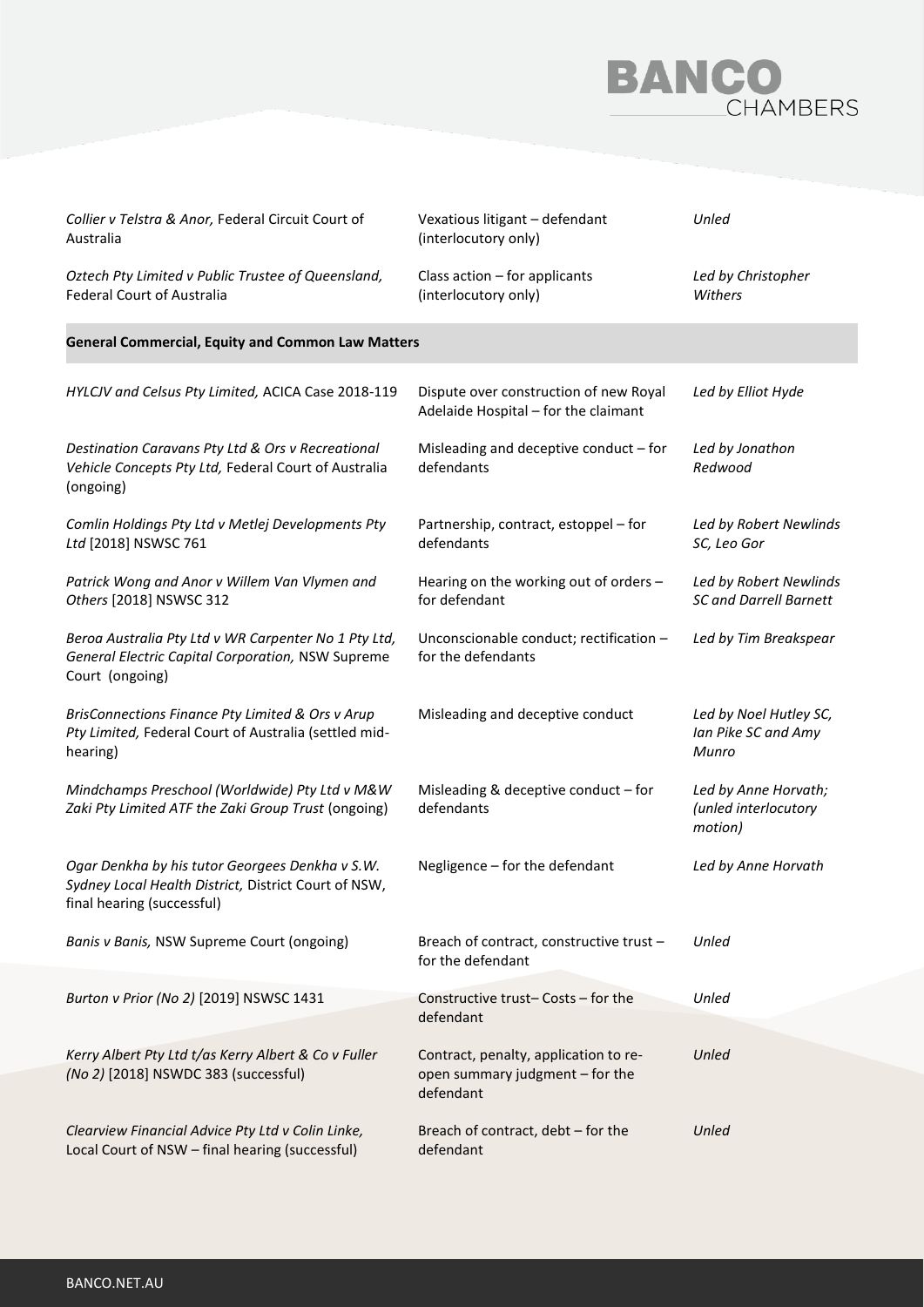

*Face & Body Clinic Australia Pty Ltd v Leigh Turtle,* Local Court of NSW – final hearing (settled prejudgment)

Breach of contract, misleading and deceptive conduct – for the defendant

*Unled*

| <b>Public Law matters</b>                                                                                                                                                                                                                                   |                                                                         |                                                                                                             |  |  |  |
|-------------------------------------------------------------------------------------------------------------------------------------------------------------------------------------------------------------------------------------------------------------|-------------------------------------------------------------------------|-------------------------------------------------------------------------------------------------------------|--|--|--|
| TYKL v National Disability Insurance Agency [2021]<br><b>AATA 135</b>                                                                                                                                                                                       | Merits review of NDIS decision - for<br><b>NDIA</b>                     | Unled                                                                                                       |  |  |  |
| CYZ18 & Ors v Minister for Immigration & Anor<br>[2019] FCCA 2975 (successful)                                                                                                                                                                              | Judicial review of immigration decision<br>- for applicant, pro bono    | Unled                                                                                                       |  |  |  |
| CYHY and NDIA, Administrative Appeals Tribunal,<br>2019/6569                                                                                                                                                                                                | Merits review of NDIS decision - for<br><b>NDIA</b>                     | Unled                                                                                                       |  |  |  |
| Uren and NDIA, Administrative Appeals Tribunal,<br>2019/3144                                                                                                                                                                                                | Merits review of NDIS decision - for<br><b>NDIA</b>                     | Unled                                                                                                       |  |  |  |
| B&E Poultry & Ors v Chief Commissioner of State<br>Revenue, NSW Supreme Court (settled)                                                                                                                                                                     | Payroll tax - for the Crown                                             | Led by Rashelle Seiden<br>SC, Tiffany Wong                                                                  |  |  |  |
| Millennium Hi-Tech Group Pty Ltd v Chief<br>Commissioner of State Revenue, NSW Supreme<br>Court (settled)                                                                                                                                                   | Payroll tax - for the Crown                                             | Led by Tiffany Wong                                                                                         |  |  |  |
| Minister for Immigration and Border Protection v<br>CLV16 [2018] FCAFC 80                                                                                                                                                                                   | Judicial review of immigration decision<br>- for applicant, pro bono    | Led by Cameron Moore<br>SC                                                                                  |  |  |  |
| DTF16 v Minister for Immigration and Border<br>Protection & Ors [2018] FCCA 2999                                                                                                                                                                            | Judicial review of immigration decision<br>- for applicant, pro bono    | Unled                                                                                                       |  |  |  |
| <b>US Matters</b>                                                                                                                                                                                                                                           |                                                                         |                                                                                                             |  |  |  |
| In re Bank Arbitration Antitrust Litigation, U.S.<br>District Court (SDNY) - final hearing                                                                                                                                                                  | Competition law, horizontal fixing of<br>card agreement terms           | Scott + Scott LLP (trial<br>team; cross-examined<br>witness)                                                |  |  |  |
| Novak v Gray, 469 F. App'x 811 (11 <sup>th</sup> Cir. 2012), U.S.<br>District Court (M.D. Fla) - final hearing and successful                                                                                                                               | Partnership dispute, breach of contract                                 | Scott + Scott LLP<br>(second-chaired jury)                                                                  |  |  |  |
| jury verdict; successful on appeal                                                                                                                                                                                                                          |                                                                         | trial, examination in<br>chief)                                                                             |  |  |  |
| In re WellPoint, Inc. Out-of-Network "UCR" Rates<br>Litigation, United States District Court (C.D.Cal); In re:<br>Aetna UCR Litigation, United States District Court<br>(DNJ) (settled); In re Cigna UCR Litigation, U.S.<br>District Court (DNJ) (settled) | Competition law, horizontal price fixing<br>for out-of-network services | Scott + Scott LLP<br>(second-chaired and<br>appeared in<br>interlocutory motions,<br>conducted depositions) |  |  |  |